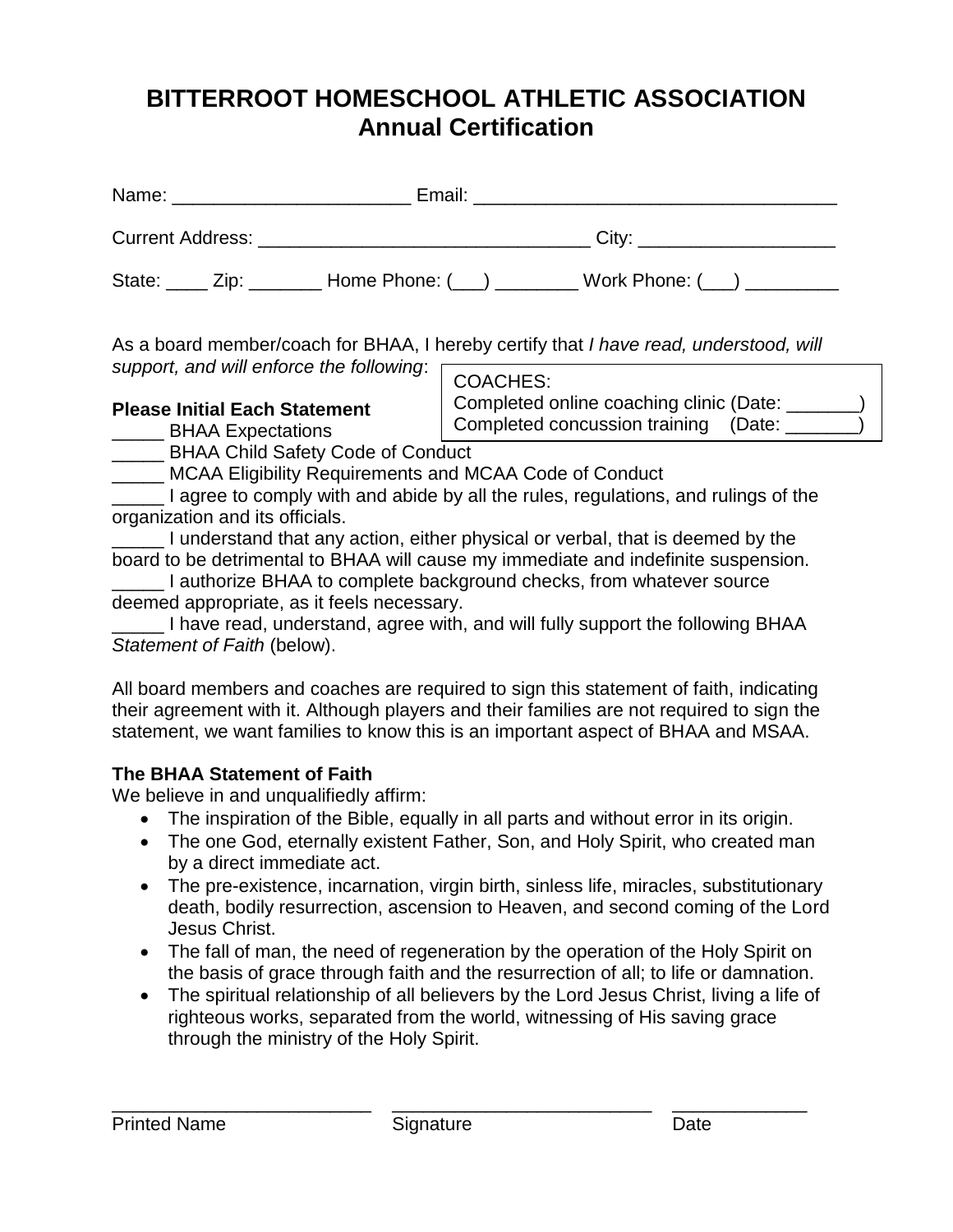# **BITTERROOT HOMESCHOOL ATHLETIC ASSOCIATION Coach / Player / Parent Expectations**

*"So whether you eat or drink or whatever you do, do it all for the glory of God." (1 Corinthians 10:31)*

# **BHAA expects its Coaches to:**

- 1. Be responsible for their own behavior and also the behavior of their team members, their parents, and fans.
- 2. Lead by example in being respectful of other players, coaches, fans, and officials at all times.
- 3. Provide a sports environment for their team that is free of drugs, tobacco, alcohol, and abusive language at all BHAA events.
- 4. Place the emotional and physical well-being of their players ahead of a personal desire or external pressure to win.
- 5. Never publicly demean a player, official, opposing coach, or parent.
- 6. Ensure that their players are supervised by a coach or another designated adult and never allow their players to be left unattended or unsupervised at a game or practice.
- 7. Never knowingly permit an injured player to play or return to the game.
- 8. Take reasonable steps to see that all equipment used by their players is safe and conforms to standards.
- 9. Take the initiative in resolving any known or suspected conflict relating to a player or family.
- 10.Accept positive and negative feedback graciously as from the Lord.
- 11.Communicate expectations including these BHAA expectations clearly to players and parents.

# **BHAA expects its Players to:**

- 1. Be courteous to opposing teams and treat all players, officials, and coaches with the utmost respect.
- 2. Be modest in victory and gracious in defeat.
- 3. Demonstrate good sportsmanship before, during, and after games. Stay composed and exercise "self-control."
- 4. Show respect for authority to all officials, whether or not they agree with a call.
- 5. Respect the privilege of using playing facilities by cleaning up benches, locker rooms, stands, and grounds after a practice or game.
- 6. Refrain from use of alcohol, tobacco, and illegal drugs.
- 7. Avoid profanity or demeaning speech on all occasions, even in the "heat of competition."
- 8. Be an encourager.
- 9. Understand that the TEAM comes before the welfare of an individual player.
- 10.Be willing to serve in any role to build TEAM success.
- 11.Show up for practice on time, with proper equipment, and ready to play.
- 12.Make reasonable efforts in advance to be excused from any scheduled classes or activities that conflict with practices, games, or team functions.
- 13. Communicate to the coach ahead of time when they will miss a practice or game.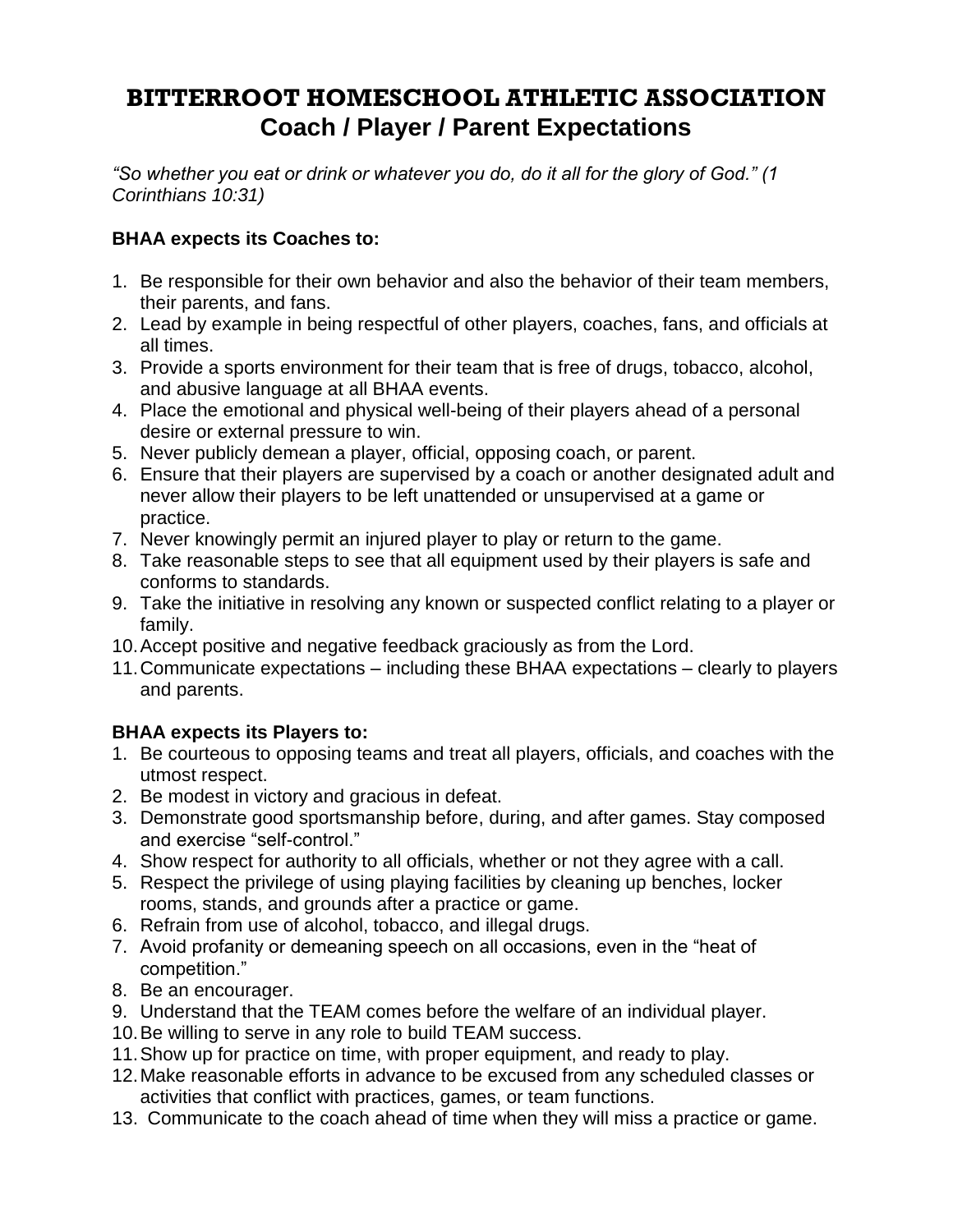- 14.Dress in a manner that could not be considered offensive or morally suggestive at all BHAA events.
- 15.Tell the coach of their concerns or problems instead of talking to others about them.
- 16.Seek to resolve personal conflicts with teammates. Speak to them first and seek reconciliation.

## **BHAA expects Parents to:**

- 1. Trust the coach to coach the team.
- 2. Volunteer to help with team needs whenever possible.
- 3. Let the officials and umpires call the game, remembering that they too are only human and that rarely is the outcome of a game determined by a "bad call."
- 4. Demonstrate exemplary sportsmanship at games by using only positive cheers and never laughing at errors or jeering an opponent.
- 5. Advocate a sports environment that is free of drugs, tobacco, alcohol, and abusive language, including profanity, and refrain from their use during any BHAA event.
- 6. Assist their athletes to show up to practice and games on time, with proper equipment, and ready to play.
- 7. Direct their athletes to communicate to the coach in advance of any anticipated missed practices or games.
- 8. Speak to the coach privately (and not to others) about any issues concerning any aspect of their family or athlete's participation on a BHAA team.
- 9. Speak to the Athletic Director about any issue not adequately resolved with a coach.
- 10.Be familiar with the MCAA rules of eligibility and to notify the coach of any reason their athlete might not qualify to play with BHAA.
- 11. Fill out the post-season evaluations with truth and love.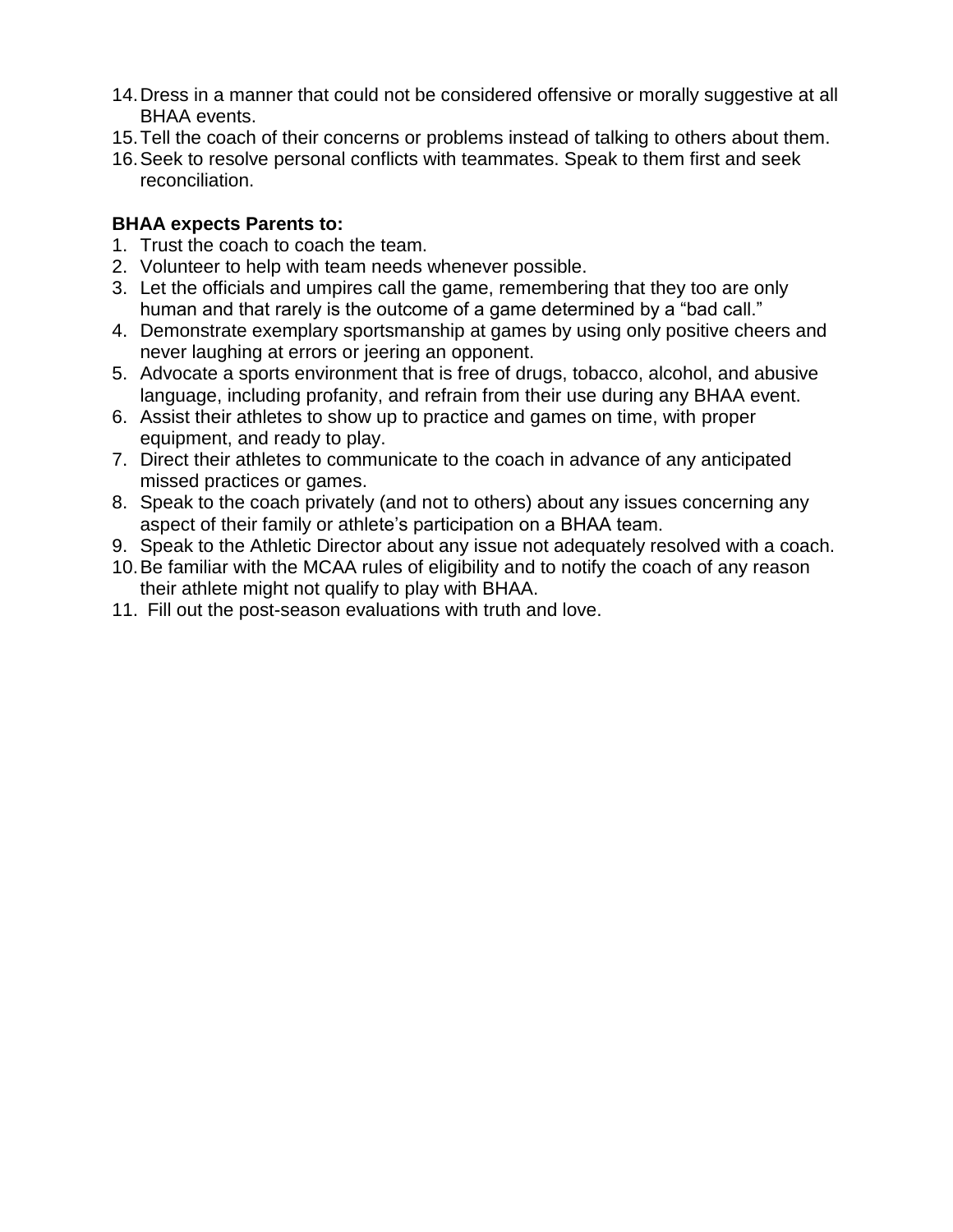# **BITTERROOT HOMESCHOOL ATHLETIC ASSOCIATION Child Safety Code of Conduct**

Coaches and adults interacting with children must do so with integrity and respect for the child. There is a danger that the sporting context could be used to exploit or undermine children. All adult actions should be guided by what is best for the child. Verbal, physical, emotional, or sexual abuse of any kind is unacceptable at all times.

This Code of Conduct includes, but is not limited to the following expectations of staff and volunteers.

## **I. Visibility**

All work with children shall be planned in a way that minimizes risks as far as possible. This includes being visible to other adults when working with children. This can be accomplished by planning activities in areas where other adults are present and at a time when other activities are occurring.

## **II. Three Person Rule**

The "three person rule" prohibits one adult being alone with one youth. At least two unrelated adults shall be present in work with children. When this is not possible, reduce isolation by having a minimum of two children present.

#### **III. Physical Contact**

Creating a child safe environment does not mean ceasing all physical contact with children; however strategies should be put in place to ensure that all physical contact that occurs is appropriate, related to the sport and only occurs when necessary. The requirements of sports can vary significantly, which means that contact which is appropriate in one sport may not be appropriate for another; however, it is widely recognized that in some situations appropriate physical contact is required to support an athlete. These include:

- To provide guidance to develop a particular skill; or
- To prevent an injury.

If physical contact is appropriate and required in a particular situation, wherever possible, that physical contact should take place in view of the public by utilizing an open space in clear sight of other adults. Always be accountable to other adults regarding your interactions with youth or children.

## **How should physical contact be undertaken?**

- Always seek permission from the child to touch them prior to any contact occurring; for example, "Can I move your forearm to adjust your technique?"
- Be aware of and respect signs indicating the child is uncomfortable with physical contact. This may include limited eye contact or a step away from you.
- Use words to accompany physical contact, explaining what you are doing and why.
- Congratulate children using non-intrusive contact such as a pat on the upper arm, back, high-five, or hand shake.
- Provide skill-teaching support to acceptable body regions such as the shoulders or back, providing it is in context for the sport and the skill or technique being demonstrated.
- Physical restraint and intervention should only occur if there is a serious and imminent risk to an individual's safety. This may include reaching out to grab a child by the arm to move them away from a dangerous situation or holding a child so they don't fall to the floor and injure themselves.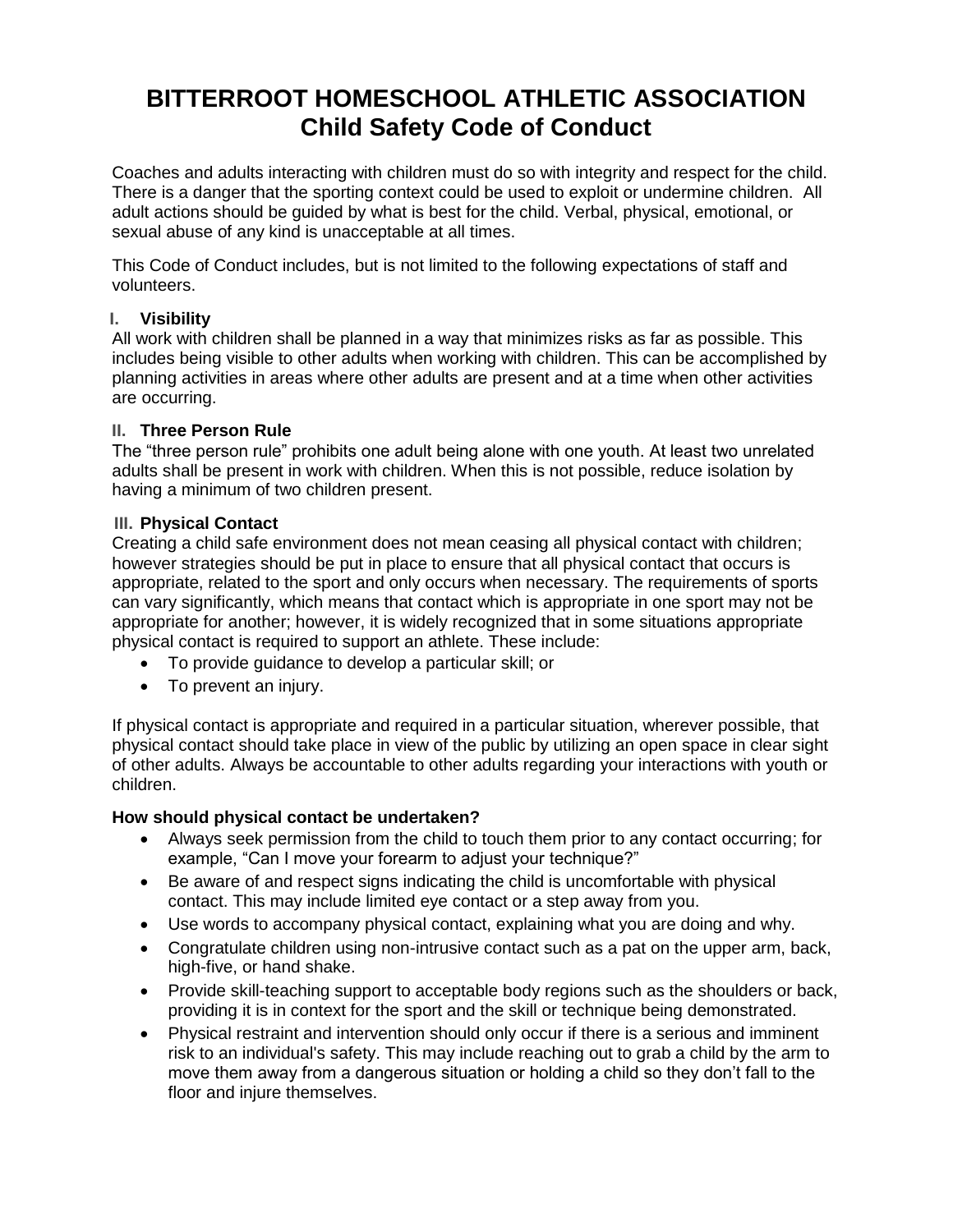#### **IV. Verbal Interaction**

Words can be used to support and encourage a child, such as praise, positive reinforcement, and appropriate jokes. Inappropriate verbal interaction includes the following: shaming, belittling, humiliating, name calling, using harsh language that may frighten, threaten or humiliate the child, cursing, or making derogatory remarks about the child. Adults shall avoid favoring or showing differential treatment to particular children or youth to the exclusion of others. Inappropriate verbal interaction also includes telling off-color or sexual jokes, making sexually suggestive comments, telling inappropriate secrets, or inappropriately discussing sexual encounters or desires with children.

## **V. Discipline**

Discipline should be used to teach and correct rather than punish. It should not include slapping, hitting, shaming, yelling at, or belittling a child.

#### **VI. Technology**

Technology should be used appropriately to protect children or youth from abuse and exploitation; for example, to prevent downloading pornographic material from the internet, access to inappropriate emails, chat rooms, or movies.

## **VII. Selection of Suitable Staff and Volunteers**

BHA will take reasonable steps to ensure that the most suitable and appropriate people to work with children are engaged. This may be achieved using a range of screening measures through the application process, including conducting background checks. If a criminal history report is obtained as part of the screening process, the board will ensure that the criminal history information is dealt with in accordance with relevant state requirements.

#### **VIII. Reporting**

All Bitterroot Homeschool Athletic Association representatives are required to report immediately to the Athletic Director any disclosure or allegation from a child or community member or representative regarding the safety, abuse, or exploitation of a child; observation of concerning behavior by any representative that breaches this policy or the Child Safety Code of Conduct; inappropriate use of technology, including computers and photographic equipment; persons engaging in suspicious behavior that could be associated with child abuse or exploitation or trafficking.

Mandatory reporters are required to report the facts and circumstances that led them to suspect that a child has been abused or neglected. They do not have the burden of providing proof that abuse or neglect has occurred.

## **To report a possible case of child abuse or neglect, call toll-free 1-866-820-5437.**

The Child Abuse and Neglect Hotline accepts confidential reports of suspected child abuse, neglect, or exploitation. Reports are received through a toll-free telephone line which is answered seven days a week, 24 hours a day.

#### **IX. Enforcement and Discipline**

The Athletic Director will conduct an investigation in a timely and thorough manner, and may require the assistance of outside legal, mediation, or other expert advice. The investigation and its outcomes will be appropriately documented, and the Athletic Director will inform the board of the complaint and the outcome of the investigation.